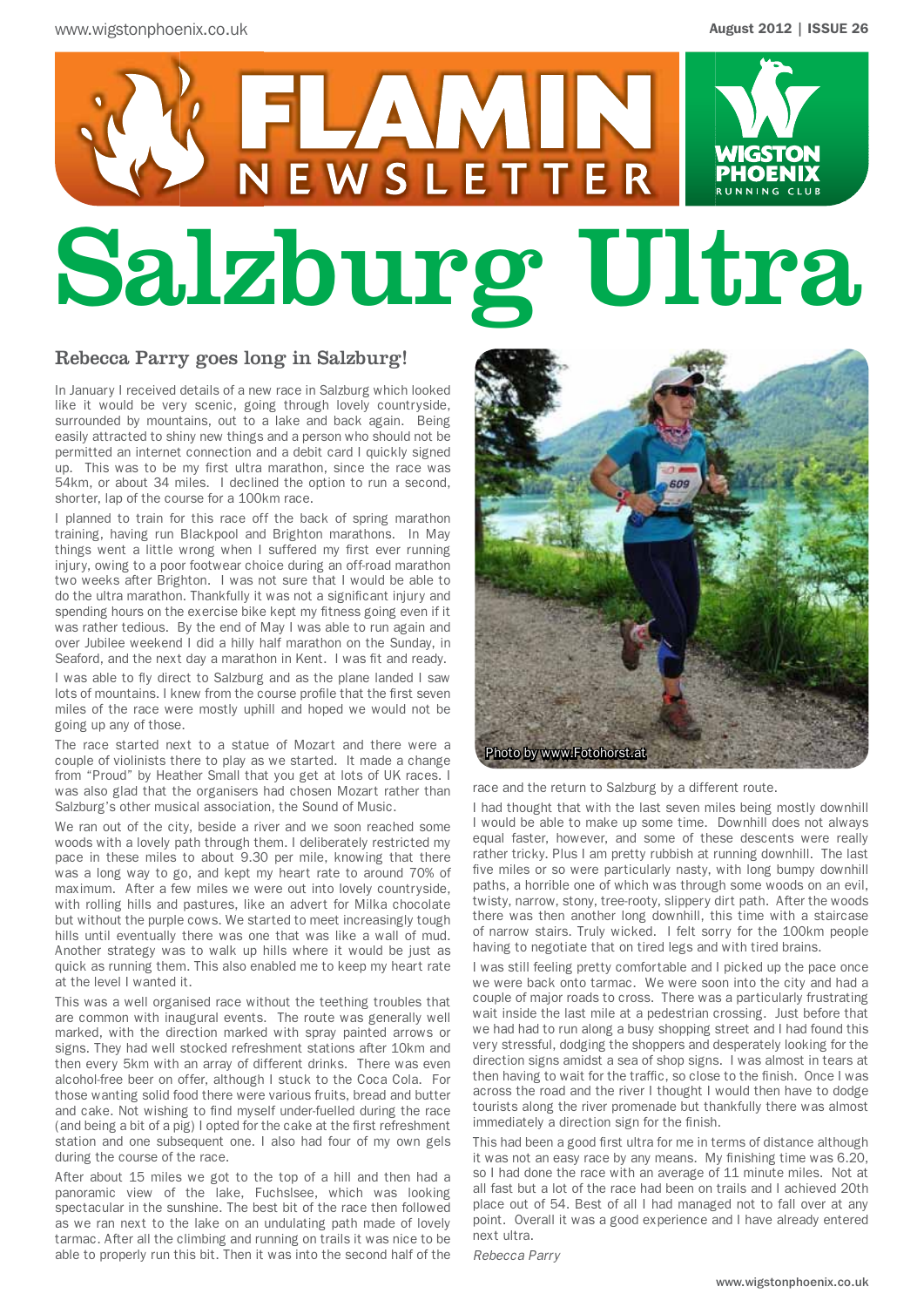

# Norman Bennett 3 Mile Handicap

#### Friday, 25th May 2012

On the date of what would have been Norman's 65th Birthday the club held the annual 12 lap slog around the cinder track. Spectators, outnumbering runners for a change, were treated to a warm evening with a slight breeze as the race unfolded. We had a few runners making their debut in this race and they no doubt discovered the incline down into the first bend before climbing all the way up the back straight before going downhill again to the start area. Fern Barrell, starting 2nd, moved to the front and won by just over a minute. Yvonne Dunmore then made it a 1-2 for the ladies before the trio of Ray Draycott, Clive Jones and



Colin Baxter were the first 3 men across the line. Caroline Neal completed the awards as 3rd Lady.

Afterwards we retreated to the Cow & Plough as the new venue for the provision of food and drink. Thanks to Helen, Rob & Liz Bennett for their attendance and for presenting the awards. Finally thank you to all those who helped to put the successful event together.

| <b>NORMAN BENNETT 3 MILE TRACK HANDICAP 2012</b> |                |                              |                 |                             |                  |  |  |
|--------------------------------------------------|----------------|------------------------------|-----------------|-----------------------------|------------------|--|--|
| POS.                                             | <b>NAME</b>    | <b>ACTUAL</b><br><b>TIME</b> | <b>HANDICAP</b> | <b>CLOCK</b><br><b>TIME</b> | <b>AWARDS</b>    |  |  |
| 1                                                | Fern Barrell   | 28:54                        | 02:03           | 30:57                       | 1st F            |  |  |
| 2                                                | Yvonne Dunmore | 24:32                        | 07:30           | 32:02                       | 2nd F, Fastest F |  |  |
| 3                                                | Ray Draycott   | 23:32                        | 08:38           | 32:10                       | 1st M            |  |  |
| 4                                                | Clive Jones    | 19:01                        | 13:32           | 32:33                       | 2nd M            |  |  |
| 5                                                | Colin Baxter   | 18:00                        | 14:37           | 32:37                       | 3rd M, Fastest M |  |  |
| 6                                                | Phoenix Hoyle  | 20:13                        | 12:31           | 32:44                       |                  |  |  |
| 7                                                | Adam Naismith  | 19:42                        | 13:18           | 33:00                       |                  |  |  |
| 8                                                | Pete Sylvester | 23:01                        | 10:08           | 33:09                       |                  |  |  |
| 9                                                | Mike Stiff     | 20:22                        | 12:53           | 33:15                       |                  |  |  |
| 10                                               | Rob Gregory    | 19:22                        | 13:56           | 33:18                       |                  |  |  |
| 11                                               | Caroline Neal  | 26:39                        | 07:07           | 33:46                       | 3rd F            |  |  |
| 12                                               | Peter Meads    | 24:17                        | 09:34           | 33:51                       |                  |  |  |
| 13                                               | Sharon Clark   | 34:54                        | 00:00           | 34:54                       |                  |  |  |
|                                                  |                |                              |                 |                             |                  |  |  |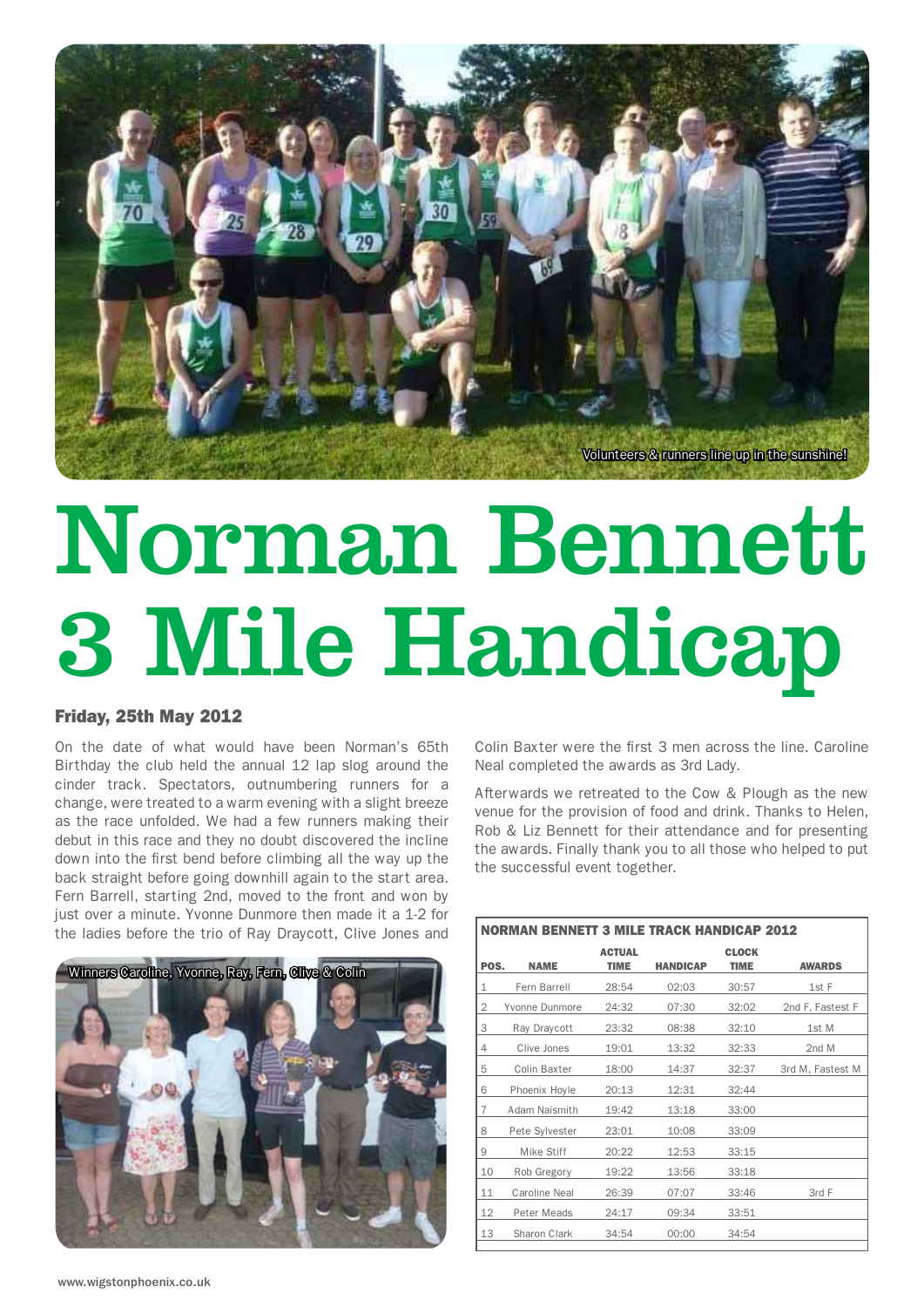

## John Fraser 10 - Volunteers Required

This year's event is to take place on Sunday 2nd September 2012. In order to put on the club's annual 10 mile road race a number of volunteers are required on the day. We will need race marshals, water station helpers, start and finish marshals, car park helpers and a number of other selected roles. If you can provide us with your time we will provide you with a role, even if you wish to run in the race. Please put the date in the diary and also consider volunteering your family and friends. Please look out for details at the Legion on Tuesday nights where you can sign up and help your club.

# Charity Curry Night - Jonathan Burch

-----------------------------------------------------------------------

#### 10th September 2012

To be held at Cuisine of India Restaurant, Kelmarsh Avenue, Wigston. 7.30pm for 8.00pm start. Buffet Meal (with vegetarian options) for £16 plus charity raffle. Advance purchase of a ticket is required for entry to this event. If you would like to come, please contact Jonathan Burch on 07532375181 or Judith Critchley on 07581075103. Proceeds from the ticket sales for this event will go towards Jonathan Burch's fund-raising efforts in support of Mind, the mental health charity. Jonathan is taking part in the Berlin Marathon on Sunday 30th September 2012, in aid of this charity. Contributions to Jonathan's fundraising efforts can also be made online at: www.virginmoneygiving.com/ jonathanburch

-----------------------------------------------------------------------

# Manor Mile

#### Friday 7th September 2012

One of the real benchmarks of running is how fast can you run a mile?? Yet very few of us actually try to run just one mile on its' own. So to change all that, we are organising a new event for the Wigston Phoenix calendar, the Manor Mile.

It will take place at 6:45pm on Friday 7th September at Manor Road track, and entry will be £2, which goes towards the prizes. There will be 3 different mile races - one for men who can run sub 7 minute miling for 5k, another for men of 7 minute miling and over, and a ladies race. It will double as the inaugural club 1 mile championship, and there will be a prize for the winner of each category.

At the minute there are no plans to organise any food afterwards, but if there is enough interest we can look at options, or we can just go out afterwards informally for a drink or two! We have done the track and Christmas handicaps for several years, but this is a new event and we hope that you will support it.

-----------------------------------------------------------------------

# Pub Runs 2012

The last date and venue for the 2012 Summer Pub Runs is: 6 September - The Red Lion, Huncote. Meet 6.45pm ready to run 7.00pm, approx 45 minutes cross country run and all running abilities welcome

Signing form & menu to be made available at the Legion

-------------------------------------------------------------------

Contact Jon Gunnell *jag37@leicester.ac.uk*

Newsletter contacts

news@wigstonphoenix.co.uk

Many thanks for your support.